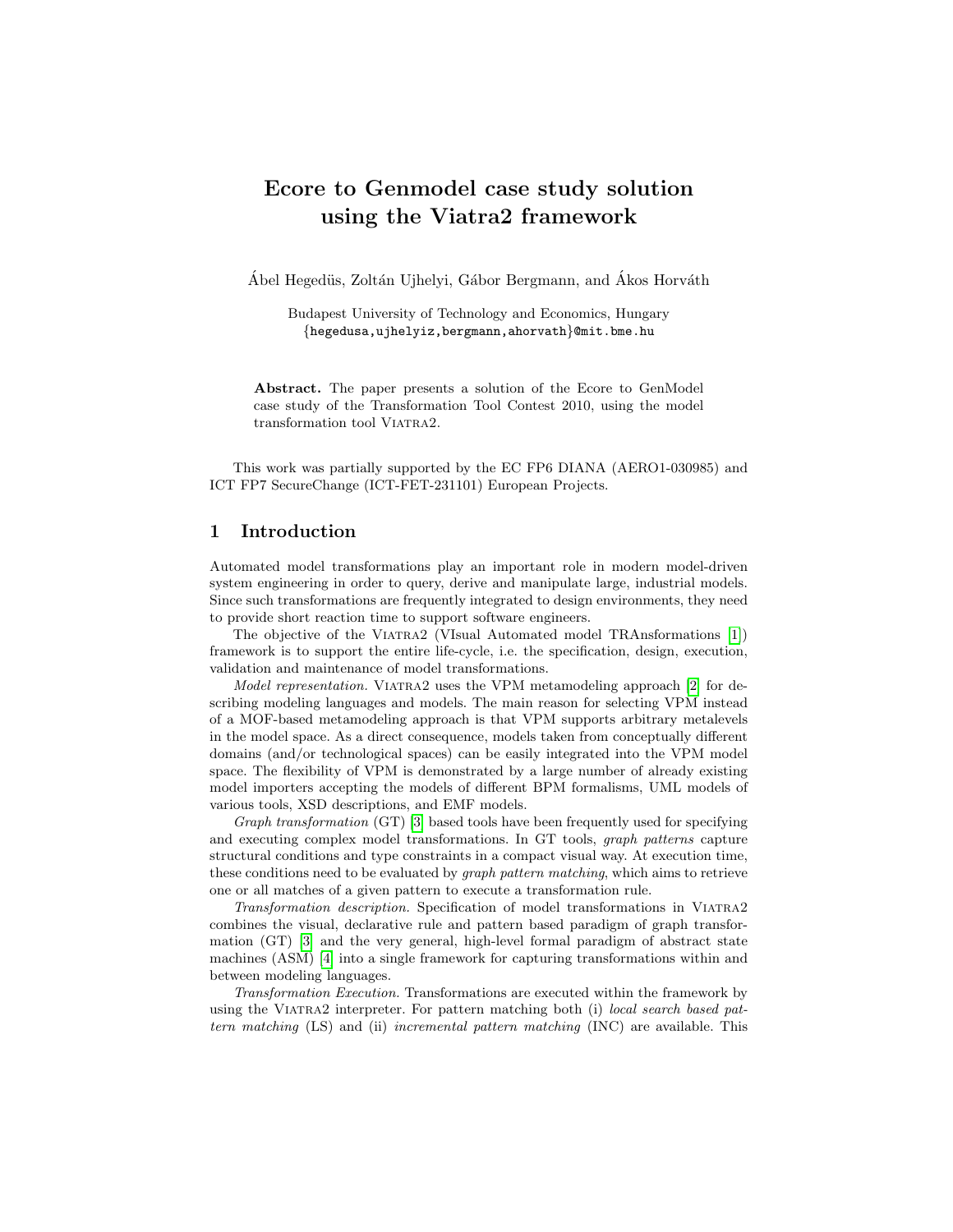feature provides the transformation designer additional opportunities to fine tune the transformation either for faster execution (INC) or lower memory consumption (LS) [\[5\]](#page-5-2).

The rest of the paper is structured as follows. Sec. [2](#page-1-0) introduces the Case Study problem which is solved in this paper. Sec. [3](#page-1-1) gives an architectural overview of the transformation, while Sec. [4](#page-2-0) highlights the interesting parts of our implementation and finally Sec. [5](#page-4-2) concludes the paper.

# <span id="page-1-0"></span>2 Case study

In the Eclipse Modeling Framework (EMF) [\[6\]](#page-5-3) the Ecore metamodeling language is used for defining arbitrary metamodels. Conforming instance models can be handled by reflection or code generation, the latter is performed by a toolkit provided by EMF. The toolkit first transforms the Ecore metamodel into a GenModel model that stores implementation-specific information and also refers back to the original Ecore metamodel. Then the functional Java classes are generated using a JET-based model-to-text transformation that consumes the GenModel.

As a challenge, [\[7\]](#page-5-4) proposes the reimplementation of the Ecore to GenModel transformation within a model transformation framework. To overcome the reconciliation problem in the existing transformation (i.e. major changes in the Ecore model can lead to the loss of customised attributes in the existing GenModel) the case study specifies GenModel options as annotations in the source Ecore metamodel. These annotations are populated in the generated GenModel by the transformation.

Furthermore, the case study proposes the application of reflection for handling annotations using a generic function instead of explicit one-by-one mapping for each annotation/attribute pair.

The proposed transformation demonstrates two useful features of transformation languages: (1) ability to establish cross-model references and (2) support for reflection.

#### <span id="page-1-1"></span>3 Solution Architecture

We implemented our solution for the case study using the VIATRA2 model transformation framework. Fig. [1](#page-2-1) shows the complete architecture with both preexisting and newly created components. The Transformation Controller is an extension to the Eclipse framework that provides an easy-to-use graphical interface for executing the underlying transformation (i.e. it appears as a command in the pop-up menu of Ecore EMF files). From the user perspective, the controller is invoked on an input Ecore file and the result is an output GenModel file.

Note that the transformation is performed on models inside the VPM modelspace of Viatra2 rather than on in-memory EMF models. Although Viatra2 does not manipulate EMF models directly, it includes a generic support for handling EMF metamodels and instance models.

In order to understand the transformation we briefly outline the metamodeling approach of our solution. The Ecore metametamodel is the base of this support, which was defined in accordance with the actual EMF metamodel of Ecore.

Both the Ecore and GenModel metamodels are defined as instances of this metametamodel, and are imported into Viatra2 with the generic Ecore metamodel importer. Then the input file is used to *import the Ecore file into* VIATRA2 and create the *Ecore* model which is the instance of the Ecore metamodel.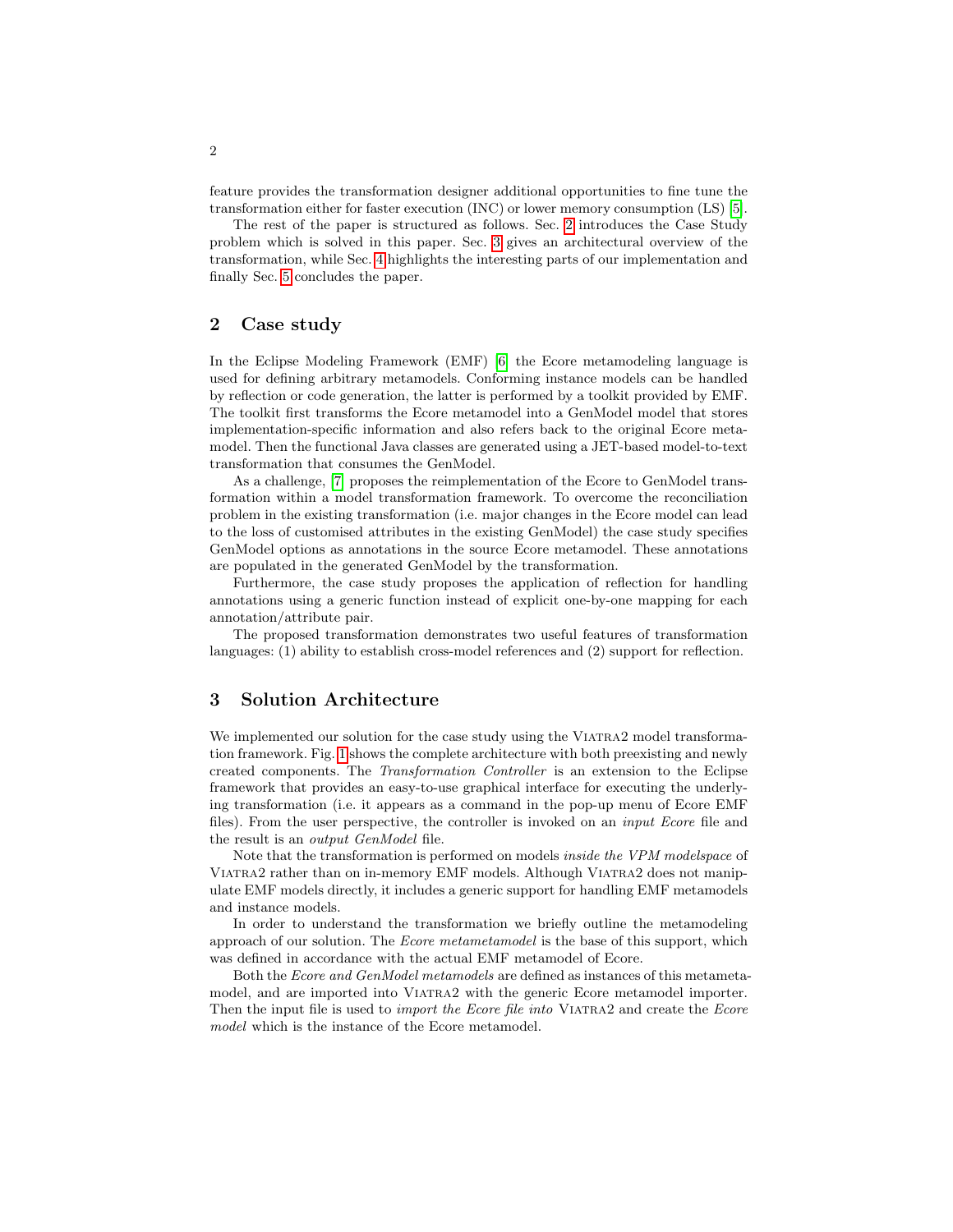

<span id="page-2-1"></span>Fig. 1. Solution Architecture

By executing our implemented transformation, we can transform the Ecore model to a GenModel model which is an instance of the GenModel metamodel. This GenModel model is then *exported* to create the output GenModel file.

Note that currently we have limited generic support for exporting cross-resource references, thus the exporter plugin provided for this case study is GenModel-specific, but we plan to resolve this over time by improving the generic Ecore instance exporter.

#### <span id="page-2-0"></span>4 Transforming Ecore models to GenModels (E2GM)

The E2GM transformation generates the GenModel model from the Ecore model in the Viatra2 framework and is implemented in the Viatra2 Textual Command Language (VTCL) [\[8\]](#page-5-5). E2GM can be separated into two parts, (1) the construction of the GenModel model based on the Ecore model, (2) parsing annotations and creating the corresponding attributes reflectively.

The complete transformation is only 700 lines of VTCL code including whitespaces and comments (see Appendix [B\)](#page-5-6). It includes 26 simple type-checking graph patterns (i.e. entity X is type Y, see lines  $74-104$ ) and 20 complex patterns (e.g. Ecore annotation that does not have a corresponding GenModel attribute). The type-checking patterns and 10 complex patterns are handled by INC, the other complex patterns by LS. Finally, the actual manipulation is executed by 8 declarative rules (e.g. create GenModel entity for given Ecore entity).

Ecore model traversal is done by navigating through the tree structure of the model and creating GenModel elements with the correct type using a set of mapping key-value pairs (see lines [11-](#page-5-7)[23\)](#page-5-8). The key of the map is the Ecore type (e.g. EClass) and the value is the corresponding GenModel type (GenClass). Although the Ecore metamodel includes a complex type hierarchy (using generalisation), the mapping takes advantage of the fact that for any type in the Ecore model, at most one of its supertypes (or itself) is mapped to a GenModel type (i.e. there is no ambiguity). Therefore, we can define a generic graph pattern that returns the mappable type of any given Ecore element, and this type is used as a key to retrieve the appropriate GenModel type that is instantiated (see lines [174](#page-8-0)[-179\)](#page-8-1).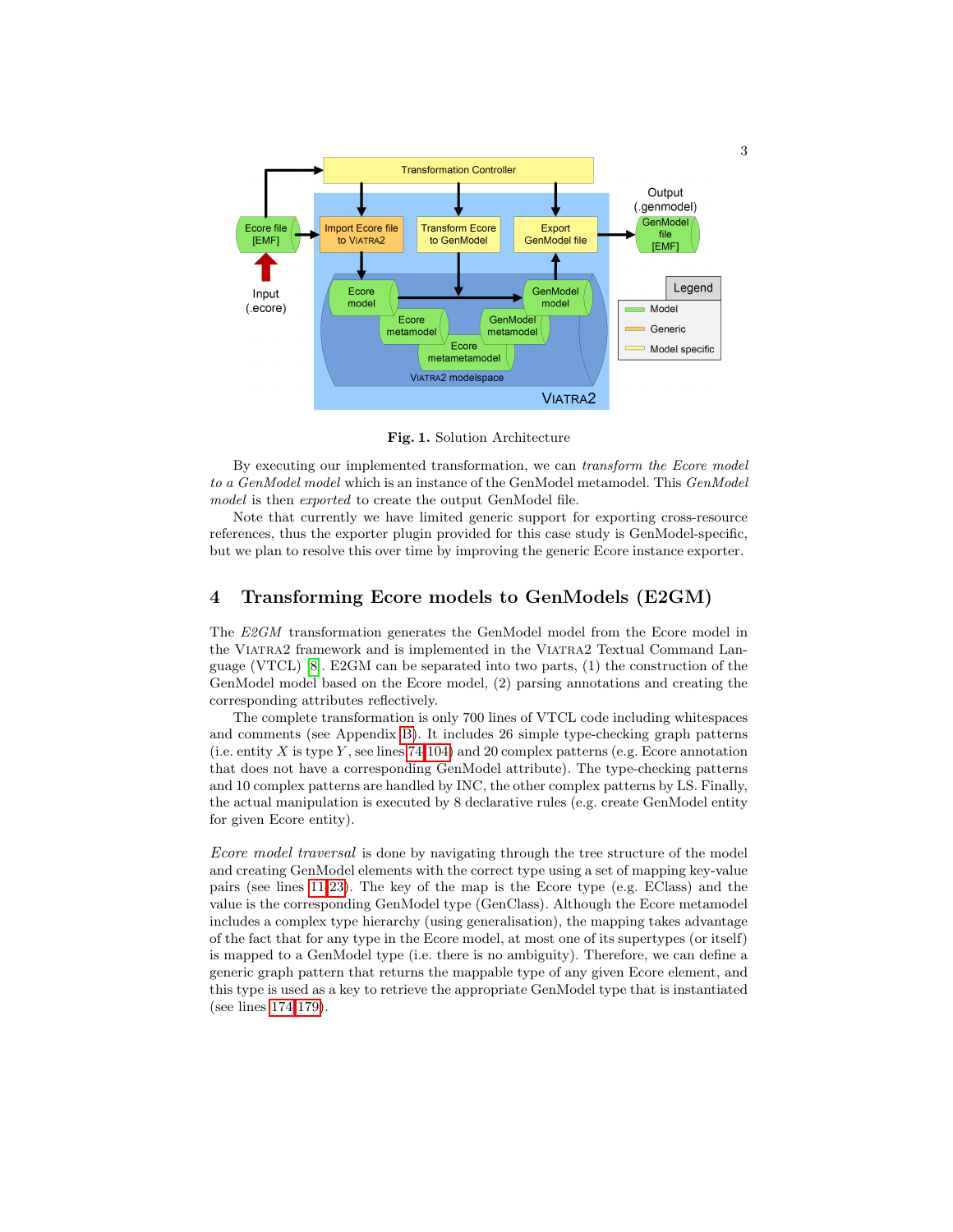GenModel and cross-model references. The type of the references between generated GenModel elements are handled similarly to the generic pattern for mapping. Instead of an explicit declaration for every reference type, the Ecore and GenModel metamodels are used (as instances of the Ecore metametamodel) to find the appropriate reference type definition in the Gen-Model metamodel. Fig. [2](#page-3-0) illustrates a graph pattern to find reference type GenRefType for containing GenChild in GenParent (see also lines [210](#page-8-2)[-247\)](#page-9-0).



<span id="page-3-0"></span>Fig. 2. Pattern for GenModel references

Furthermore, the created GenModel elements have references to the elements in the Ecore model to store the connection between the two models. For example, an EClass is transformed into a GenClass element in the GenModel with an ecoreClass reference between them (see lines [390](#page-11-0)[-401\)](#page-11-1). The transformation creates these references using a generic approach as well (i.e. by retrieving the reference type from the GenModel metamodel).

External Ecore models. EMF provides a capability to create complex interconnected models from more than one Ecore model. Ecore models that are referenced from a source Ecore model are called *external* as their definition is not inside the actual model. Such models are transformed to GenModel models in two different ways: (1) if they already have their own GenModels, then these models are references with the used-GenPackages from the generated GenModel; (2) otherwise the generated GenModel will include the packages corresponding to the referenced Ecore models as well. In our E2GM transformation we only support the second case, where new *GenPackages* are created for external Ecore models (see lines [204-](#page-8-3)[208\)](#page-8-4).

Parsing annotations. In our solution we used a reflective approach for parsing annotations in the Ecore model, by retrieving the attributes of GenModel entities from the metamodels using the key of Ecore annotations. Apart from implementing a similar technique proposed in [\[7\]](#page-5-4) we extended that solution using generic graph patterns to decide the appropriate type for the attributes defined by the annotations. These patterns find the attribute type using the GenModel metamodel, and declarative rules create the attributes themselves (see lines [576-](#page-14-0)[652\)](#page-15-0).

We also implemented type checking for the attributes to ensure that boolean and enumeration values are correct to avoid the generation of a syntactically incorrect GenModel (e.g. boolean with a value other than "true" or "false", see lines [698-](#page-15-1)[729\)](#page-16-0). Furthermore, to provide a GenModel that is usable for code generation without further editing, several default attributes are set even if no annotation is defined for them in the Ecore model (e.g see line [132\)](#page-7-1).

Performance. We used several Ecore models with varying size and complexity to test the performance of our implementation. We tested stand-alone metamodels such as Ecore, XSD, OCL and GTASM (the metamodel for the transformation language of Viatra2), and metamodels with external Ecore models (e.g. BPEL, UML, WSDL).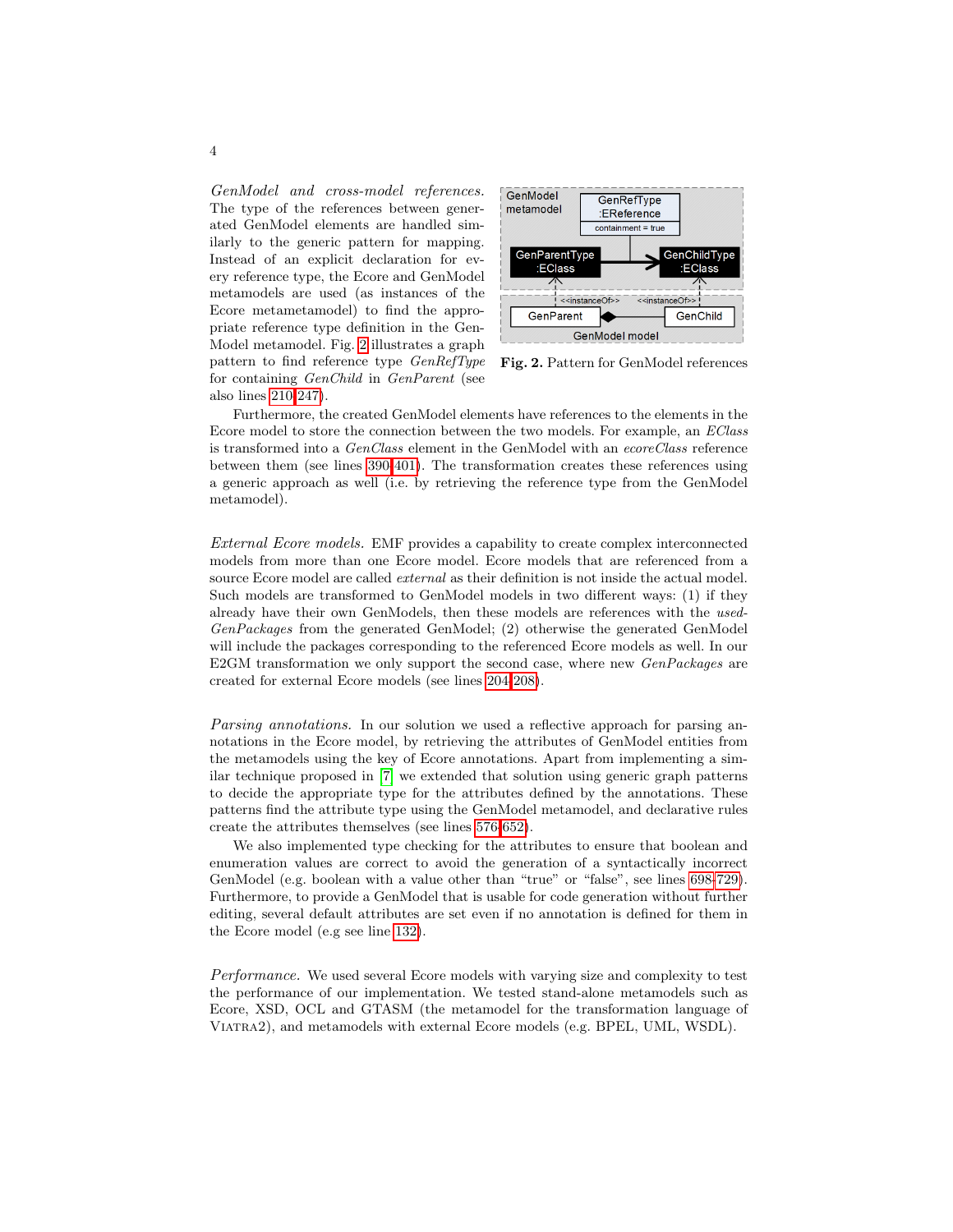As a comparison, we measured<sup>1</sup> the performance of the built-in EMF generator on the same metamodels. This generator is a headless Eclipse application which can be invoked from a command prompt. We found that our implementation is faster on smaller models even though we only measured the time the built-in EMF generator required to perform the actual transformation, not the whole time from start up. However, on larger models, our solution was slower by one order of magnitude (see Fig. [3\)](#page-4-3). The main factors for these results are the generic transformation and modeling approach of Viatra2 and our solution, as opposed to the explicit template-based approach of the built-in generator.

| Stand-alone models | Built-in (ms) | Solution (ms) |              | With external models |  |
|--------------------|---------------|---------------|--------------|----------------------|--|
| Ecore              | 5875          | 3047          |              | Solution (ms)        |  |
| locl               | 6094          | 3234          | <b>IWSDL</b> |                      |  |
| <b>XSD</b>         | 6047          | 4937          | <b>BPEL</b>  |                      |  |
| <b>GTASM</b>       | 5922          | 16235         | <b>UML</b>   |                      |  |

<span id="page-4-3"></span>Fig. 3. Performance results

It is important to note, that this headless generator can not handle external Ecore models, therefore we could only test with stand-alone metamodels. Furthermore, we also measured the performance of the transformation in our solution, without the import-export. We found that the execution time is directly proportional to model size, therefore it scales well.

## <span id="page-4-2"></span>5 Conclusion

In the current paper we have presented our Viatra2 based implementation for the Ecore to Genmodel case study [\[7\]](#page-5-4).

Relying on the high-level metamodeling features of Viatra2, we have presented relatively simple solutions to all optional parts and more. Our implementation is able to handle cross-model references both between several Ecore models and between the generated GenModel and the original Ecore models. We used reflection when dealing with annotations in Ecore models.

The high points of our transformation are the generic rules for mapping Ecore elements to GenModel, which are easily customisable for changes in GenModel metamodel. We exploited the incremental matching feature of Viatra2 and employed type checking of boolean and enumeration values in annotations. The implementation is able to handle nested packages and external models as well.

On the other hand, import-export of models is required and referenced GenModels (for external Ecore models) are not handled at the moment.

#### References

- <span id="page-4-0"></span>1. VIATRA2 Framework: An Eclipse GMT Subproject: ([http://www.eclipse.org/](http://www.eclipse.org/gmt/) [gmt/](http://www.eclipse.org/gmt/))
- <span id="page-4-1"></span>2. Varró, D., Pataricza, A.: VPM: A visual, precise and multilevel metamodeling framework for describing mathematical domains and UML. Journal of Software and Systems Modeling 2(3) (2003) 187–210

 $^{\rm 1}$  All measurements were carried out on a computer with Intel Centrino Duo 1.66 GHz processor, 3 GB DDR2 memory, Windows XP, Eclipse 3.5.2 and EMF 2.5.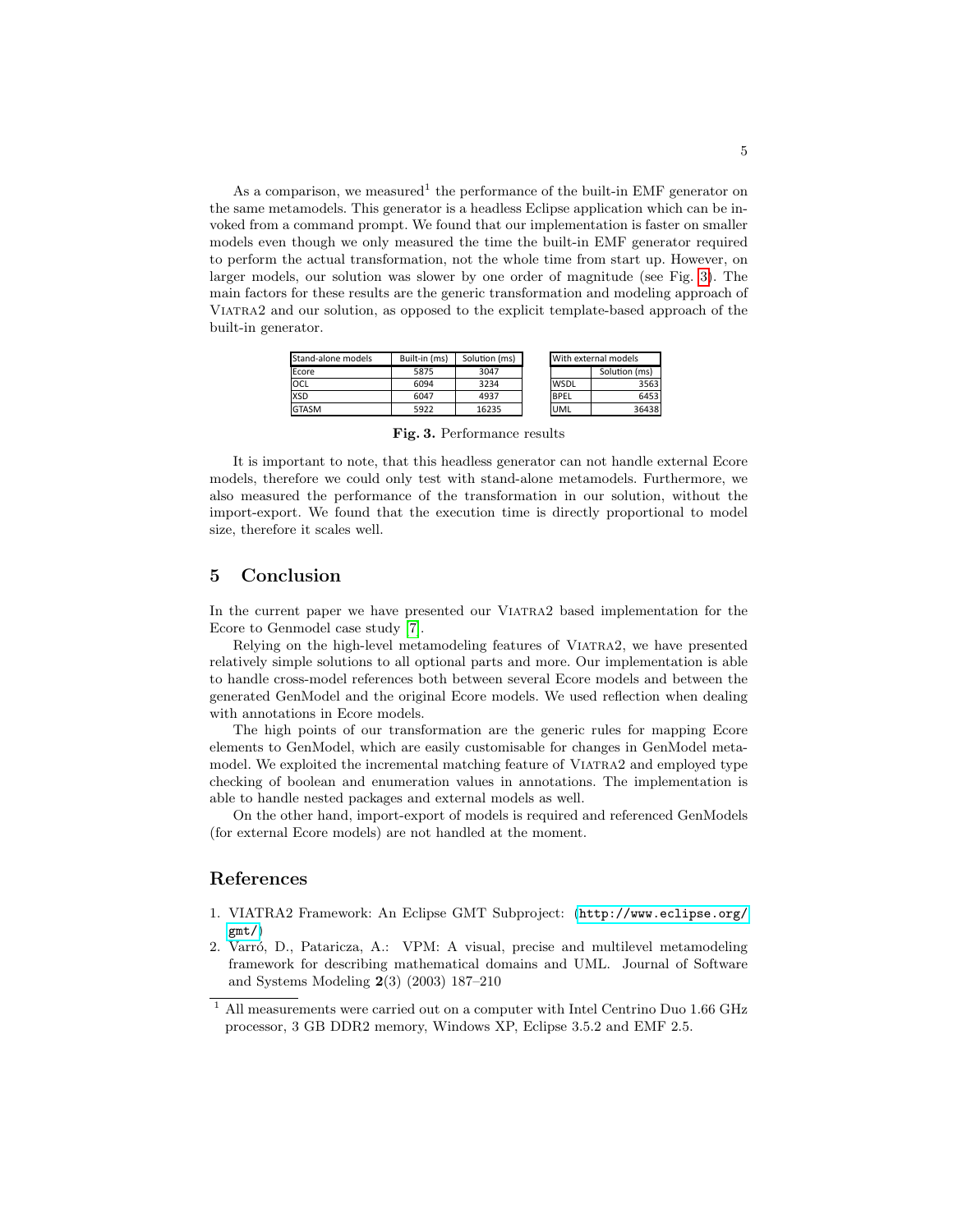- <span id="page-5-0"></span>3. Ehrig, H., Engels, G., Kreowski, H.J., Rozenberg, G., eds.: Handbook on Graph Grammars and Computing by Graph Transformation. Volume 2: Applications, Languages and Tools. World Scientific (1999)
- <span id="page-5-1"></span>4. Börger, E., Stärk, R.: Abstract State Machines. A method for High-Level System Design and Analysis. Springer-Verlag (2003)
- <span id="page-5-2"></span>5. Bergmann, G., Horváth, A., Ráth, I., Varró, D.: Experimental assessment of combining pattern matching strategies with VIATRA2. Journal of Software Tools in Technology Transfer (2009) Accepted.
- <span id="page-5-3"></span>6. The Eclipse Modeling Framework project: (http://www.eclipse.org/emf/)
- <span id="page-5-4"></span>7. Kolovos, D.S., Rose, L.M., Paige, R.F., de Lara, J.: Ecore to GenModel Case Study for TTC2010 (2010)
- <span id="page-5-5"></span>8. Balogh, A., Varró, D.: Advanced model transformation language constructs in the VIATRA2 framework. In: ACM Symposium on Applied Computing — Model Transformation Track (SAC 2006), Dijon, France, ACM Press (2006) 1280–1287

## A Solution demo and implementation

The deployable implementation and source code is available as an Eclipse online update site (<http://mit.bme.hu/~ujhelyiz/viatra/ttc10-site/>) and as an archive ([http:](http://mit.bme.hu/~ujhelyiz/viatra/ttc10.zip) [//mit.bme.hu/~ujhelyiz/viatra/ttc10.zip](http://mit.bme.hu/~ujhelyiz/viatra/ttc10.zip))

The SHARE image for demonstration purposes is available at [http://is.tm.tue.](http://is.tm.tue.nl/staff/pvgorp/share/?page=ConfigureNewSession&vdi=XP-TUe_TTC10_TTC10%3A%3AXP-Ec2Gm_Viatra.vdi) [nl/staff/pvgorp/share/?page=ConfigureNewSession&vdi=XP-TUe\\_TTC10\\_TTC10%3A%](http://is.tm.tue.nl/staff/pvgorp/share/?page=ConfigureNewSession&vdi=XP-TUe_TTC10_TTC10%3A%3AXP-Ec2Gm_Viatra.vdi) [3AXP-Ec2Gm\\_Viatra.vdi](http://is.tm.tue.nl/staff/pvgorp/share/?page=ConfigureNewSession&vdi=XP-TUe_TTC10_TTC10%3A%3AXP-Ec2Gm_Viatra.vdi)

# <span id="page-5-6"></span>B Appendix - Ecore to GenModel transformation

```
// metamodel imports
     import nemf . packages . ecore ;
     import nemf . packages . genmodel ;
     import datatypes ;
     // Ecore-to-GenModel transformation
     @incremental
     machine ecore2genmodel {
10 // mapping rules for corresponding Ecore and GenModel types
      asmfunction mapping /1 {
       ( nemf . packages . ecore . EPackage ) = nemf . packages . genmodel . GenPackage ;
       ( nemf . packages . ecore . ETypeParameter ) =
        nemf . packages . genmodel . GenTypeParameter ;
       ( nemf . packages . ecore . EEnumLiteral ) = nemf . packages . genmodel . GenEnumLiteral ;
       ( nemf . packages . ecore . EDataType ) = nemf . packages . genmodel . GenDataType ;
       ( nemf . packages . ecore . EClass ) = nemf . packages . genmodel . GenClass ;
       ( nemf . packages . ecore . EStructuralFeature ) =
        nemf . packages . genmodel . GenFeature ;
20 ( nemf . packages . ecore . EOperation ) = nemf . packages . genmodel . GenOperation ;
( nemf . packages . ecore . EParameter ) = nemf . packages . genmodel . GenParameter ;
       ( nemf . packages . ecore . EEnum ) = nemf . packages . genmodel . GenEnum ;
      }
      // temporal values and entity references
      asmfunction temp /1;
      // reference to ecore input model
      asmfunction ecore /0;
// reference to output genmodel
30 asmfunction genmodel /0;
```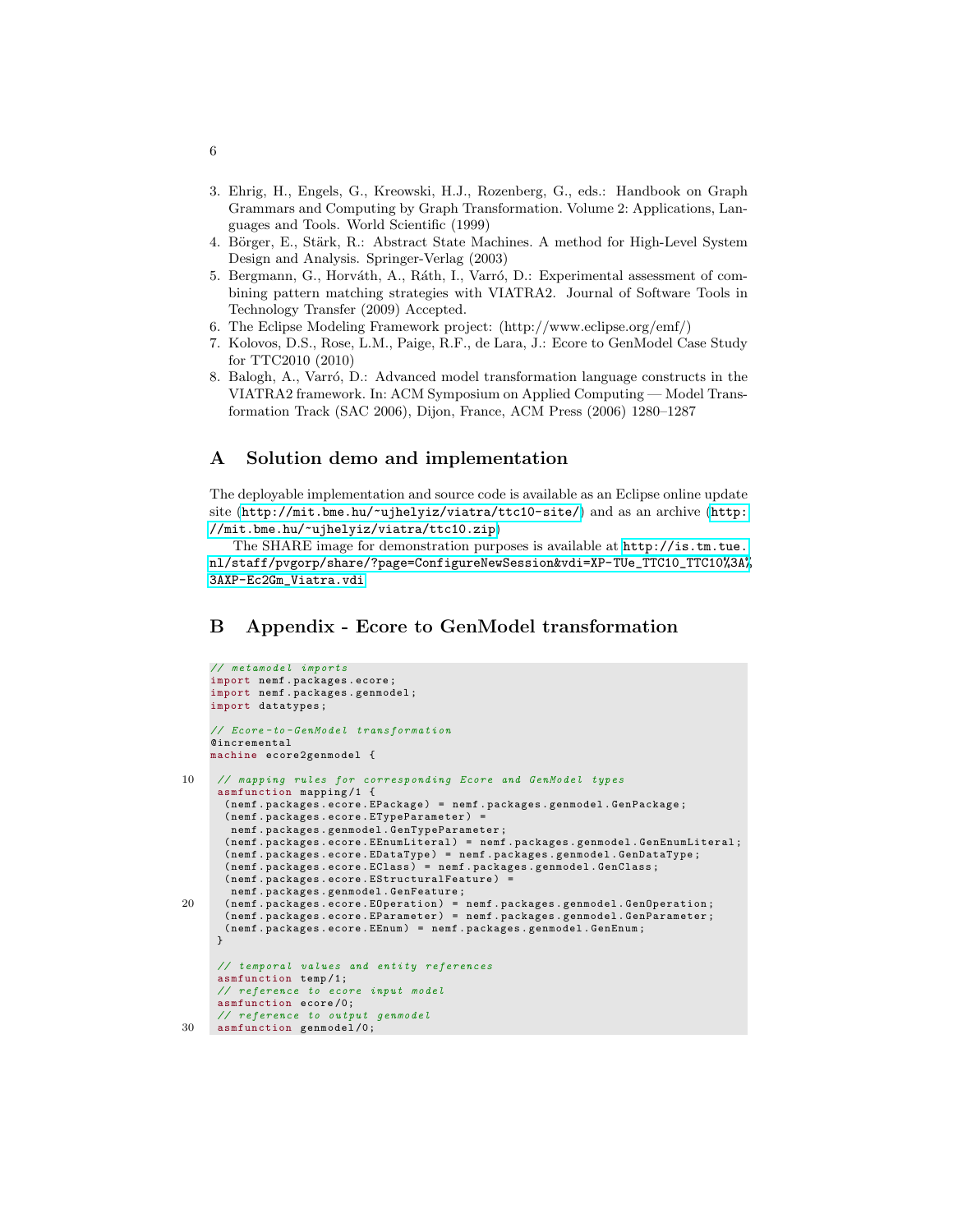```
// entry point of transformation
     // EcoreModel : fully qualified name of the input model
     // GenModel : local name of GenModel
     // PluginID : plugin identifier of GenModel
      rule main(in EcoreModel, in GenModelName, in PluginID) = seq{<br>println("[INFO] >>>Ecore2Genmodel Transformation started on " + EcoreModel);
         find Ecore model in modelspace
      if( ref (EcoreModel) != undef && find EPackage (ref (EcoreModel))) seq{
40 update ecore () = ref ( EcoreModel );
      } else seq {
       println ("[ERROR] EcoreModel not found!");
        fail ;
      }
      update temp ("pluginID") = PluginID;
      let GenModelRef = " nemf . resources ."+ GenModelName +" _genmodel " in
      // if GenModel already exists
50 if( ref ( GenModelRef ) != undef &&
        find GenModel (ref (GenModelRef))) seq{
       println ("[Warning] Existing GenModel");
        // delete previous GenModel
delete ( ref ( GenModelRef ));
       }
       let NewGenModel = undef, R = undef in seq{
       // create new model
       new ( GenModel ( New GenModel ) in nemf . resources ) :
rename (NewGenModel, GenModelName+"_genmodel");<br>60 update genmodel () = NewGenModel;
        // initialize GenModel using annotations
       new (relation (R, genmodel (), ecore ()));
       call initialiseGenmodel ( genmodel () , ecore ());
       delete(R):
      }
      let GenType = nemf . packages . genmodel . GenModel in seq{
       // create GenModel equivalent of main EPackage
       call parseEcoreEntity (ecore(), genmodel(), GenType);
70 }<br>println("[INFO] >>> Ecore2Genmodel Transformation finished.");<br>}
      \frac{1}{2} --------------------------- Type checking patterns -
     pattern EcoreBoolean (EBoolean) = {nemf.ecore.datatypes.EBoolean (EBoolean);}
     pattern EcoreString (EString) = {nemf.ecore.datatypes.EString (EString);}
     pattern EcoreEnum (EEnum) = {nemf.ecore.datatypes.EEnum (EEnum);}
     pattern EcoreEnumLiteral (EEnumLiteral) =
       { nemf . ecore . datatypes . EEnumLiteral ( EEnumLiteral );}
80
     pattern EPackage ( EPackage ) = { EPackage ( EPackage );}
     pattern ETypeParameter (ETypeParameter) = {ETypeParameter (ETypeParameter);}
     pattern EEnumLiteral ( EEnumLiteral ) = { EEnumLiteral ( EEnumLiteral ) ; }
     pattern EDataType (EDataType) = {EDataType (EDataType); }
     pattern EClass (EClass) = {EClass (EClass); }
     pattern EStructuralFeature (EStructuralFeature) =
      { EStructuralFeature ( EStructuralFeature );}
     pattern EOperation (EOperation) = {EOperation (EOperation);}
     pattern EParameter (EParameter) = {EParameter (EParameter);}
90 pattern EEnum (EEnum) = {EEnum (EEnum) ; }
     pattern EDbject (EDbject) = {EDbject (EDbject)};pattern EReference (EReference) = {EReference (EReference);}
     pattern GenPackage ( GenPackage ) = { GenPackage ( GenPackage );}
      pattern GenModel ( GenModel ) = { GenModel ( GenModel );}
pattern GenClass ( GenClass ) = { GenClass ( GenClass );}
     pattern GenTypeParameter ( GenTypeParameter ) =
     { GenTypeParameter ( GenTypeParameter );}
```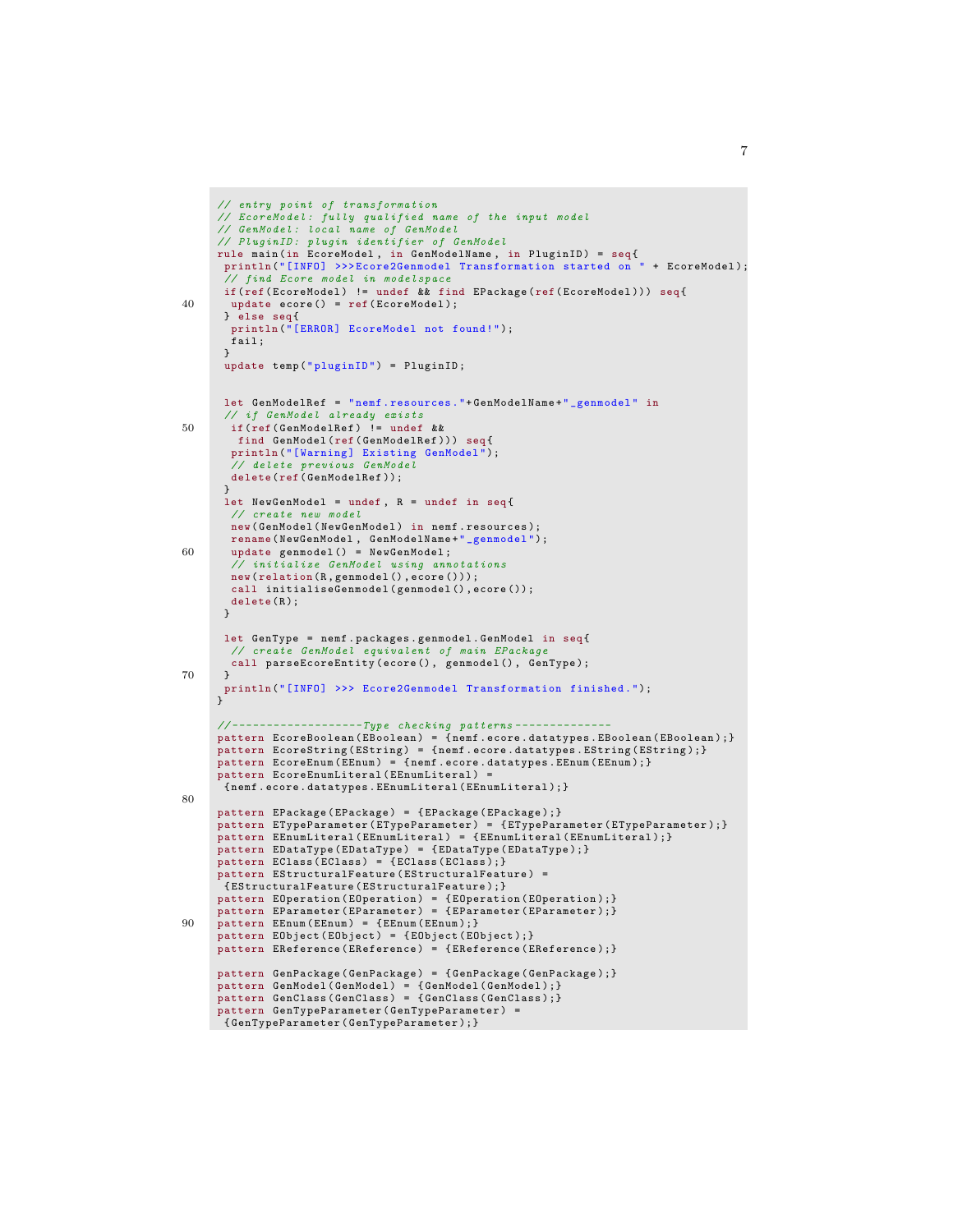```
pattern GenEnumLiteral ( GenEnumLiteral ) = { GenEnumLiteral ( GenEnumLiteral ); }
100 pattern GenDataType (GenDataType) = { GenDataType ( GenDataType ) ; }
       pattern GenFeature ( GenFeature ) = { GenFeature ( GenFeature ) ; }
        pattern GenOperation ( GenOperation ) = { GenOperation ( GenOperation );}
pattern GenParameter ( GenParameter ) = { GenParameter ( GenParameter );}
       pattern GenEnum ( GenEnum ) = { GenEnum ( GenEnum );}
       // - - - - - - - - - - - - - - - - - - - - - - - - - - - - - - - - - - - - - - - - - - - - - - - - - - - - - - - -
       // initialize GenModel
110 rule initialiseGenmodel (in GenModel , in EcoreModel ) = let R = undef in seq {
         // create default attributes required for a proper GenModel
         call parseAnnotation ( GenModel ," copyrightFields ", EcoreModel ," false "," value ");
call parseAnnotation ( GenModel ," complianceLevel ", EcoreModel ,
         nemf . packages . genmodel . GenJDKLevel . JDK60 , " entity ");
call parseAnnotation ( GenModel ," importerID ", EcoreModel ,
          " org . eclipse .emf . importer . ecore "," value ");
         // find modelname
120 let Name = nemf . packages . ecore . ENamedElement . name in
          try choose ModelName with
           find AttributeForType ( EcoreModel , Name , ModelName ) do
          let NewName = value (ModelName) in seq{
          update NewName = str.toUpperCase (str.substring (NewName, 0, 1))+ str . substring ( NewName ,1);
          call parseAnnotation ( GenModel ," modelName ", EcoreModel , NewName ," value ");
          // set foreign model reference
          let ForeignModel = undef in seq {
           new ( nemf . ecore . datatypes . EString ( ForeignModel ) in GenModel );
130 rename ( ForeignModel , " foreignModel_ "+ value ( ModelName ));
setValue ( ForeignModel , value ( ModelName ));
           new ( GenModel . foreignModel (R , GenModel , ForeignModel ));
         }
         }
         call parseAnnotation ( GenModel ," modelDirectory ", EcoreModel ,
         "/"+ temp (" pluginID ")+"/ src ", " value ");
call parseAnnotation ( GenModel ," modelPluginID ", EcoreModel ,
temp ("pluginID"), "value");<br>140 // parse remaining annotations
        call parseAnnotationList ( EcoreModel , GenModel );
       }
        // pattern for restricting datatypes
       @localsearch
       pattern EcoreDataType ( EDataType ) =
         { nemf . ecore . datatypes . EBoolean ( EDataType );} or
          { nemf . ecore . datatypes . EString ( EDataType );} or
         { nemf . ecore . datatypes . EEnum ( EDataType );} or
150 { nemf . ecore . datatypes . EEnumLiteral ( EDataType );} or
         { nemf . ecore . datatypes . EInt ( EDataType );}
        // pattern for finding the type of an attribute
       @localsearch
       pattern AttributeForType ( EcoreEntity , FeatureRel , Attribute ) = {
         EModelElement ( EcoreEntity );
         find MappedEcoreTypedEntity ( EcoreEntity );
        nemf . ecore . EClass ( EcoreType );
         instanceOf ( EcoreEntity , EcoreType );
160 nemf.ecore.EDataType (AttributeType);
         nemf . ecore . EClass . EAttribute ( FeatureRel , EcoreType , AttributeType );
         entity ( Attribute );
         find EcoreDataType ( Attribute );
         instanceOf ( Attribute , AttributeType );
         relation ( Rel , EcoreEntity , Attribute );
        instanceOf (Rel, FeatureRel);
```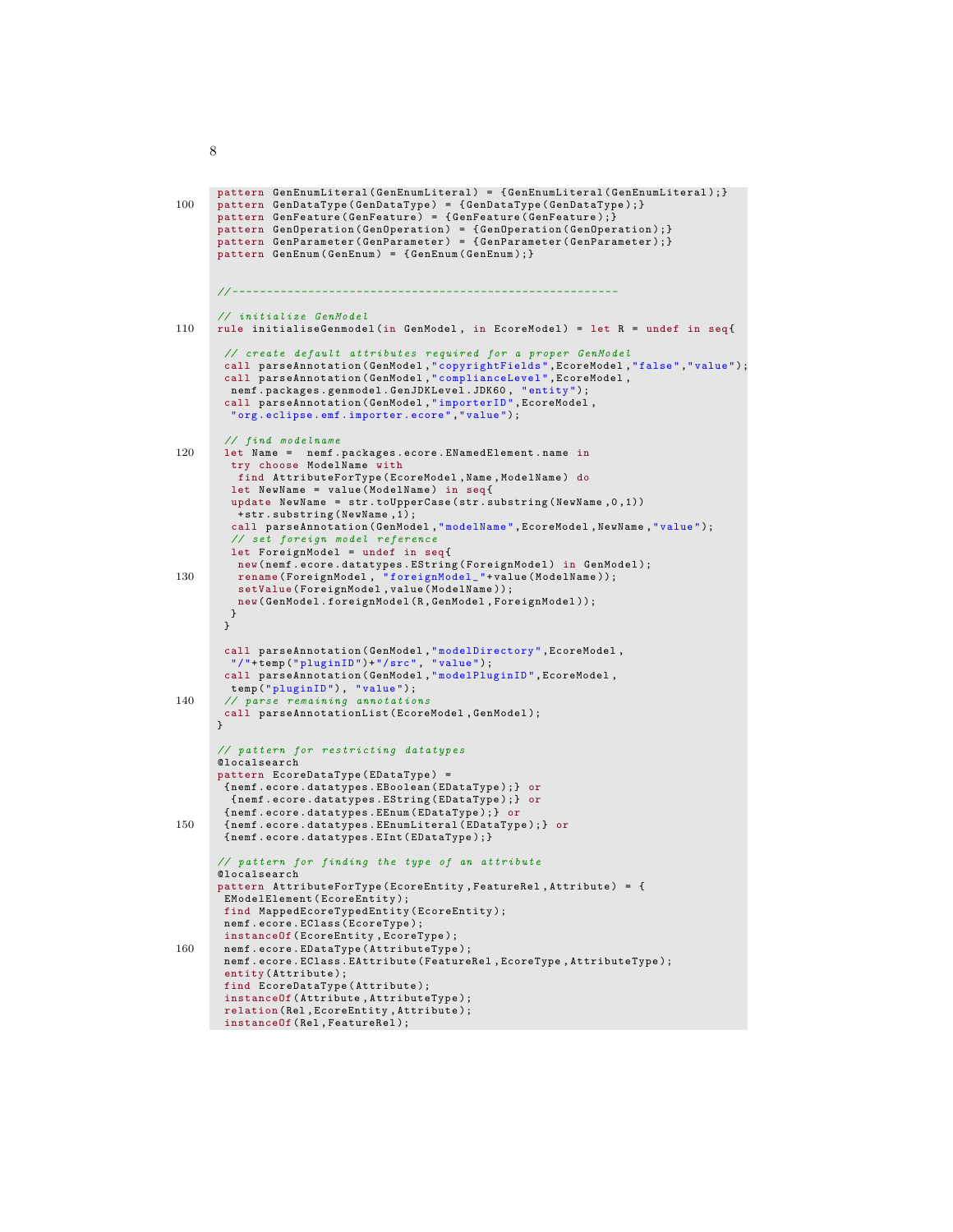```
}
      // create Ecore equivalent of EcoreEntity in GenModel
170 // under GenmodelParent which has type GenParentType
      rule parseEcoreEntity (in EcoreEntity, in GenmodelParent, in GenParentType) =
       let GenmodelType = undef , NewGenmodelEntity = undef in seq {
       // find Ecore type from metamodel
       try choose EcoreType below nemf . packages . ecore with
        find EcoreType ( EcoreEntity , EcoreType ) do seq {
         // find GenModel type using mapping
        update GenmodelType = mapping ( EcoreType );
       }
180 else seq{
        println ("[ERROR] Can't find Genmodel type!");
        fail:
       }
       if( GenmodelType != undef ) let GenRefType = undef ,
         PreviousRef = undef in seq{
        // create new entity
        new ( entity ( NewGenmodelEntity ) in GenmodelParent );
        rename ( NewGenmodelEntity , name ( EcoreEntity ));
190 // set type of entity
        new (instanceOf (NewGenmodelEntity, GenmodelType));
        // create reference between GenModel and Ecore entity
        call createGenmodel2EcoreReference ( NewGenmodelEntity ,
         EcoreEntity , GenmodelType );
        // initialize Genmodel entity
        call initialiseGenmodelEntity ( NewGenmodelEntity , EcoreEntity );
        // create GenModel entities for children
        forall EcoreChildEntity in EcoreEntity with
200 find MappedEcoreTypedEntity (EcoreChildEntity) do seq{
         call parseEcoreEntity ( EcoreChildEntity , NewGenmodelEntity , GenmodelType );
        }
        // handle external models ( parsing is started from root EPackage )
        if( find EReference ( EcoreEntity ))
         try choose ExternalModel below nemf . resources with
           find ExternalEcoreEntityReference ( EcoreEntity , ecore () , ExternalModel ) do
         call parseEcoreEntity ( ExternalModel , genmodel () , GenmodelType );
210 // ordered relations are handled
         // for reference between same types
        if( GenmodelType == GenParentType )
          // find reference type
         try choose GenRefTypeT with
          find GenmodelEntitySelfReferenceType ( GenmodelParent , NewGenmodelEntity ,
            GenRefTypeT) do seq{
           update GenRefType = GenRefTypeT ;
           // find last relation in the ordered list
           try choose PreviousRefT in GenmodelParent with
220 find LastOrderedSelfRelationRef ( GenParentType , GenmodelParent ,
               GenRefType , PreviousRefT ) do
             update PreviousRef = PreviousRefT ;
         }
// for reference between different types
        else // find reference type
          try choose GenRefTypeT with
             find GenmodelEntityReferenceType ( GenmodelParent ,
NewGenmodelEntity, GenRefTypeT) do seq{<br>update GenRefType = GenRefTypeT;<br>230 // find last relation in the ordered list
           try choose PreviousRefT in GenmodelParent with
            find LastOrderedRelationRef ( GenParentType , GenmodelType ,
              GenmodelParent , GenRefType , PreviousRefT ) do
             update PreviousRef = PreviousRefT ;
```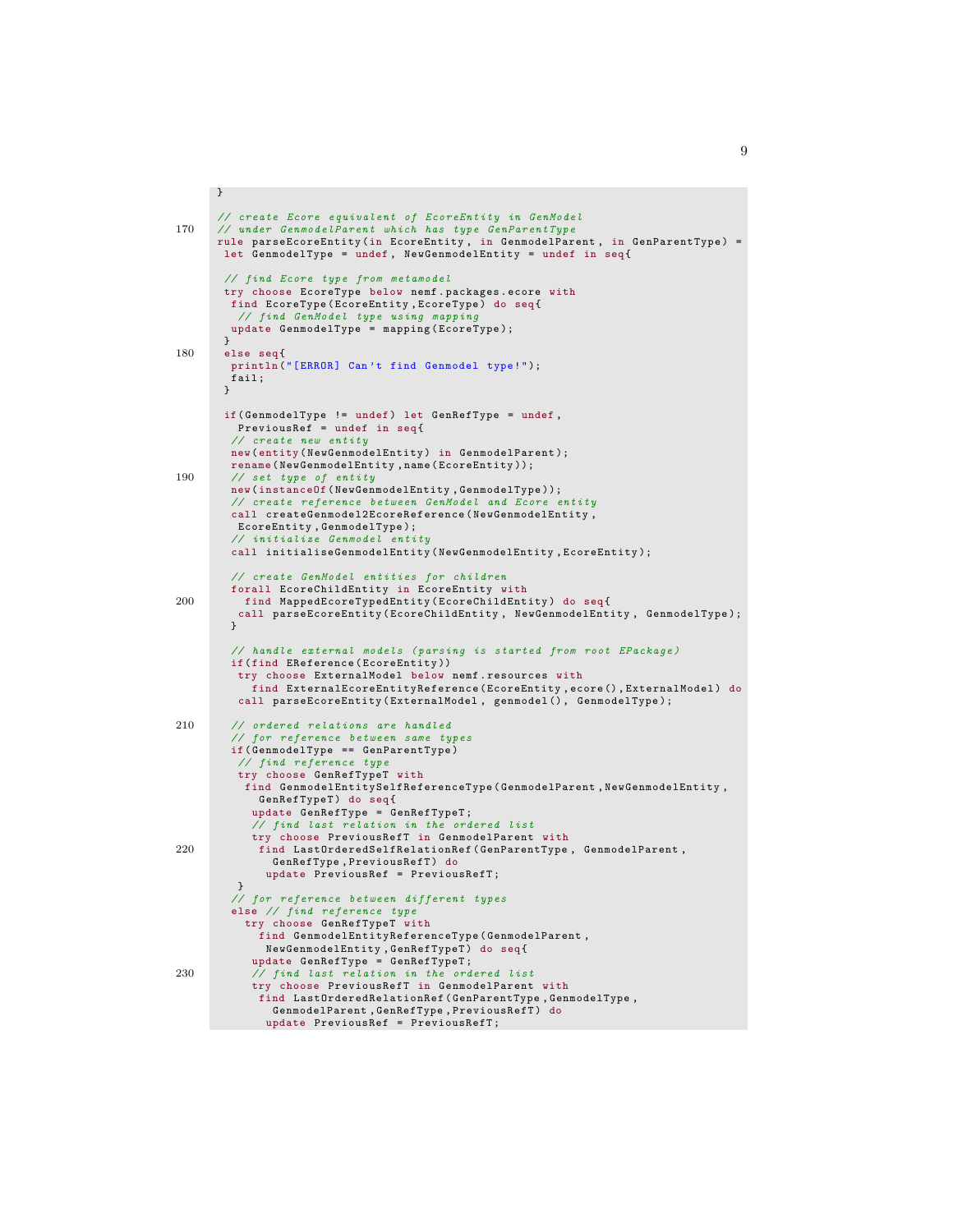```
}
if ( GenRefType != undef ) let R = undef in seq {
         // create reference between parent and child GenModel entities
         if ( PreviousRef != undef ) let RR = undef in seq{
          new ( relation (R , GenmodelParent , NewGenmodelEntity ));
240 new (instanceOf (R, GenRefType));
           // create ordered relation
          new ( nemf . ecore . EObject . orderedRelation . next (RR , PreviousRef ,R ));
         } else seq {
          new ( relation (R , GenmodelParent , NewGenmodelEntity ));
          new ( instanceOf (R , GenRefType ));
          }
        }
        // parse annotations for entity
       call parseAnnotationList (EcoreEntity, NewGenmodelEntity);<br>}
250 }
      }
      // pattern for finding type for entity
      @localsearch
      pattern EcoreType ( EcoreEntity , EcoreType ) = {
       EModelElement (EcoreEntity);
       nemf. ecore. EClass (EcoreType) below nemf. packages. ecore;
       instanceOf ( EcoreEntity , EcoreType );
       check (mapping (EcoreType) != undef);
260 }
       // pattern for restricting entities to mapped types
      @localsearch
      pattern MappedEcoreTypedEntity ( EcoreEntity ) =
       { EPackage ( EcoreEntity );} or
       { ETypeParameter ( EcoreEntity );} or
       { EEnumLiteral ( EcoreEntity );} or
       { EDataType ( EcoreEntity );} or
       { EClass ( EcoreEntity );} or
270 { EStructuralFeature ( EcoreEntity );} or
       { EOperation ( EcoreEntity );} or
       { EParameter ( EcoreEntity );} or
       { EEnum ( EcoreEntity );
}
      // pattern for checking already mapped Ecore entities
      pattern MappedEcoreEntityInGenmodel ( EcoreEntity ) = {
       EModelElement ( EcoreEntity );
       GenBase ( GenmodelEntity );
280 relation (R , GenmodelEntity , EcoreEntity );
      }
       // pattern for checking external model reference
      @localsearch
      pattern ExternalEcoreEntityReference ( EReference , EcoreModel , ExternalModel )={
       EPackage (EcoreModel) below nemf.resources;
       EReference (EReference) below EcoreModel;
       EPackage (ExternalModel) below nemf.resources;
       EClass ( ERefType ) below ExternalModel ;
290 EReference . eReferenceType (R , EReference , ERefType );
       // check if the entity is not inside the model
      neg find MappedEcoreEntityInGenmodel ( ExternalModel );
      }
      // pattern for finding reference type of GenModel entity and parent
      // with the same entity type
      pattern GenmodelEntitySelfReferenceType ( GenParent , GenEntity , GenRefType ) = {
       GenBase ( GenParent );
       nemf . ecore . EClass ( GenParentType );
300 instanceOf ( GenParent , GenParentType );
       GenBase ( GenEntity ) in GenParent ;
     instanceOf ( GenEntity , GenParentType );
```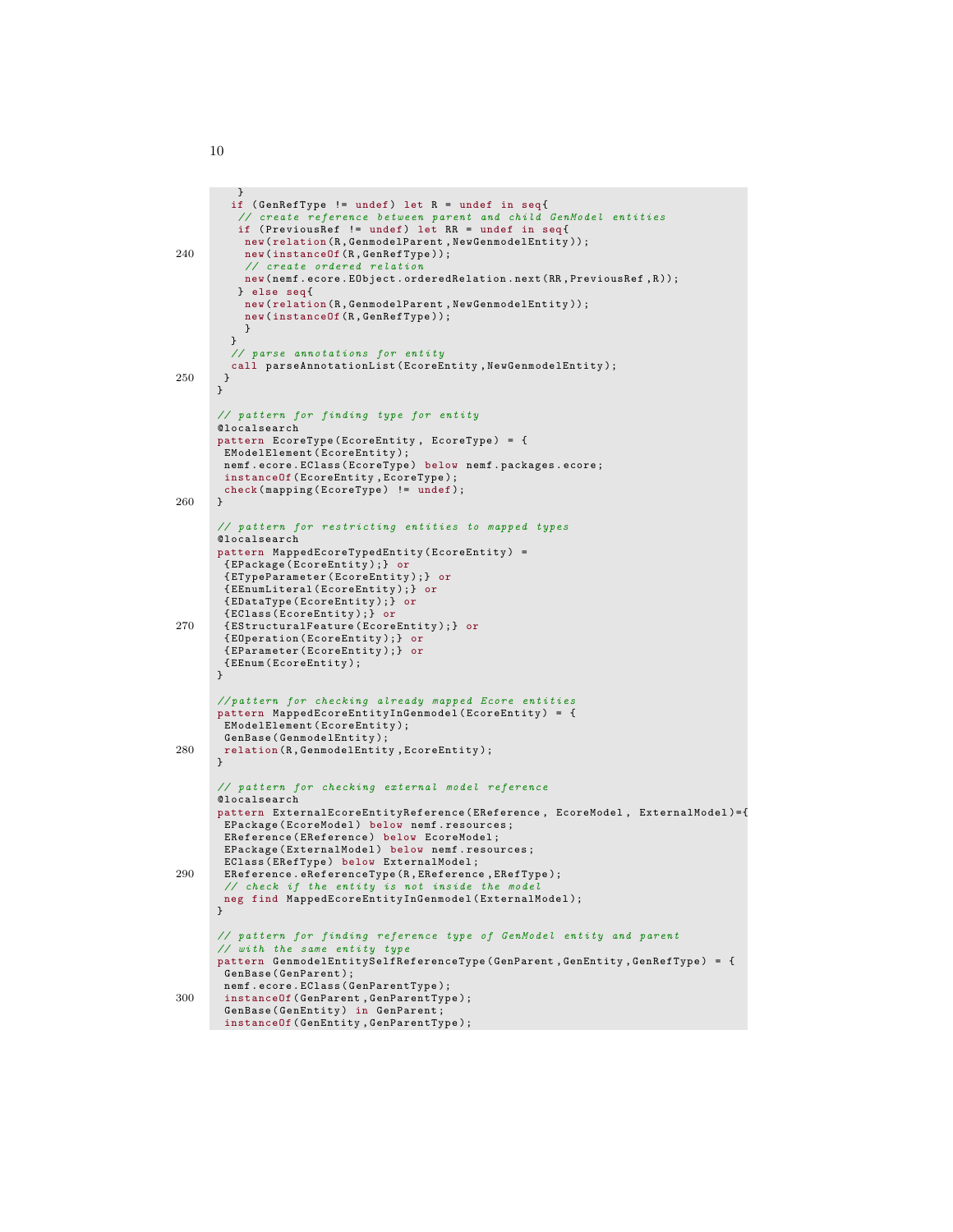```
nemf . ecore . EClass . EReference ( GenRefType , GenParentType , GenParentType );
        Boolean (True);
       check ( True == datatypes . Boolean . true );
       nemf . ecore . EClass . EReference . containment ( Containment , GenRefType , True );
       }
       // pattern for finding reference type of GenModel entity and parent
310 // with different entity types
       pattern GenmodelEntityReferenceType ( GenParent , GenEntity , GenRefType ) = {
        GenBase ( GenParent );
       GenBase ( GenEntity ) in GenParent ;
       nemf . ecore . EClass ( GenParentType );
       instanceOf ( GenParent , GenParentType );
       nemf . ecore . EClass ( GenmodelType );
       instanceOf ( GenEntity , GenmodelType );
       nemf . ecore . EClass . EReference ( GenRefType , GenParentType , GenmodelType );
Boolean ( True );
320 check ( True == datatypes . Boolean . true );
       nemf . ecore . EClass . EReference . containment ( Containment , GenRefType , True );
      }
       // pattern for finding last relation among ordered relations of GenRefType
       // ( between same entity types )
       pattern LastOrderedSelfRelationRef ( GenParentType , GenParent ,
         GenRefType , PreviousRef ) = {
       GenBase ( GenParent );
       nemf . ecore . EClass ( GenParentType );
330 nemf . ecore . EClass . EReference ( GenRefType , GenParentType , GenParentType );
       instanceOf ( GenParent , GenParentType );
        instanceOf ( GenEntity , GenParentType );
       relation ( PreviousRef , GenParent , GenEntity );
        instanceOf ( PreviousRef , GenRefType );
       GenBase ( GenEntity );
       find GenmodelEntitySelfReferenceType ( GenParent , GenEntity , GenRefType );
        // match only if there is no next relation from the found reference
       neg pattern HasNextRelation ( GenParent , GenEntity , PreviousRef , GenRefType ) = {
         GenBase ( GenParent );
340 nemf . ecore . EClass ( GenParentType );
         nemf . ecore . EClass . EReference ( GenRefType , GenParentType , GenParentType );
         instanceOf ( GenParent , GenParentType );
         instanceOf ( GenEntity , GenParentType );
         relation ( PreviousRef , GenParent , GenEntity );
         instanceOf ( PreviousRef , GenRefType );
         GenBase ( GenEntity );
         find GenmodelEntitySelfReferenceType ( GenParent , GenEntity , GenRefType );
         // - - - - - - - - - - - - - - - - - - - - - - - - - - - - - - - - - - - - - -
         GenBase ( OtherEntity );
350 relation ( R2 , GenParent , OtherEntity );
         instanceOf (R2 , GenRefType );
        nemf . ecore . EObject . orderedRelation . next (Rx , PreviousRef , R2 );
       }
      }
       // pattern for finding last relation among ordered relations of GenRefType
       // ( between same entity types )
       pattern LastOrderedRelationRef ( GenParentType , GenmodelType , GenParent ,
         GenRefType , PreviousRef ) = {
360 GenBase ( GenParent );
       nemf . ecore . EClass . EReference ( GenRefType , GenParentType , GenmodelType );
       instanceOf ( GenParent , GenParentType );
       nemf . ecore . EClass ( GenmodelType );
       nemf . ecore . EClass ( GenParentType );
        instanceOf ( GenEntity , GenmodelType );
       relation ( PreviousRef , GenParent , GenEntity );
        instanceOf ( PreviousRef , GenRefType );
        GenBase ( GenEntity ); // in GenParent ;
       find GenmodelEntityReferenceType ( GenParent , GenEntity , GenRefType );
370 // match only if there is no next relation from the found reference
```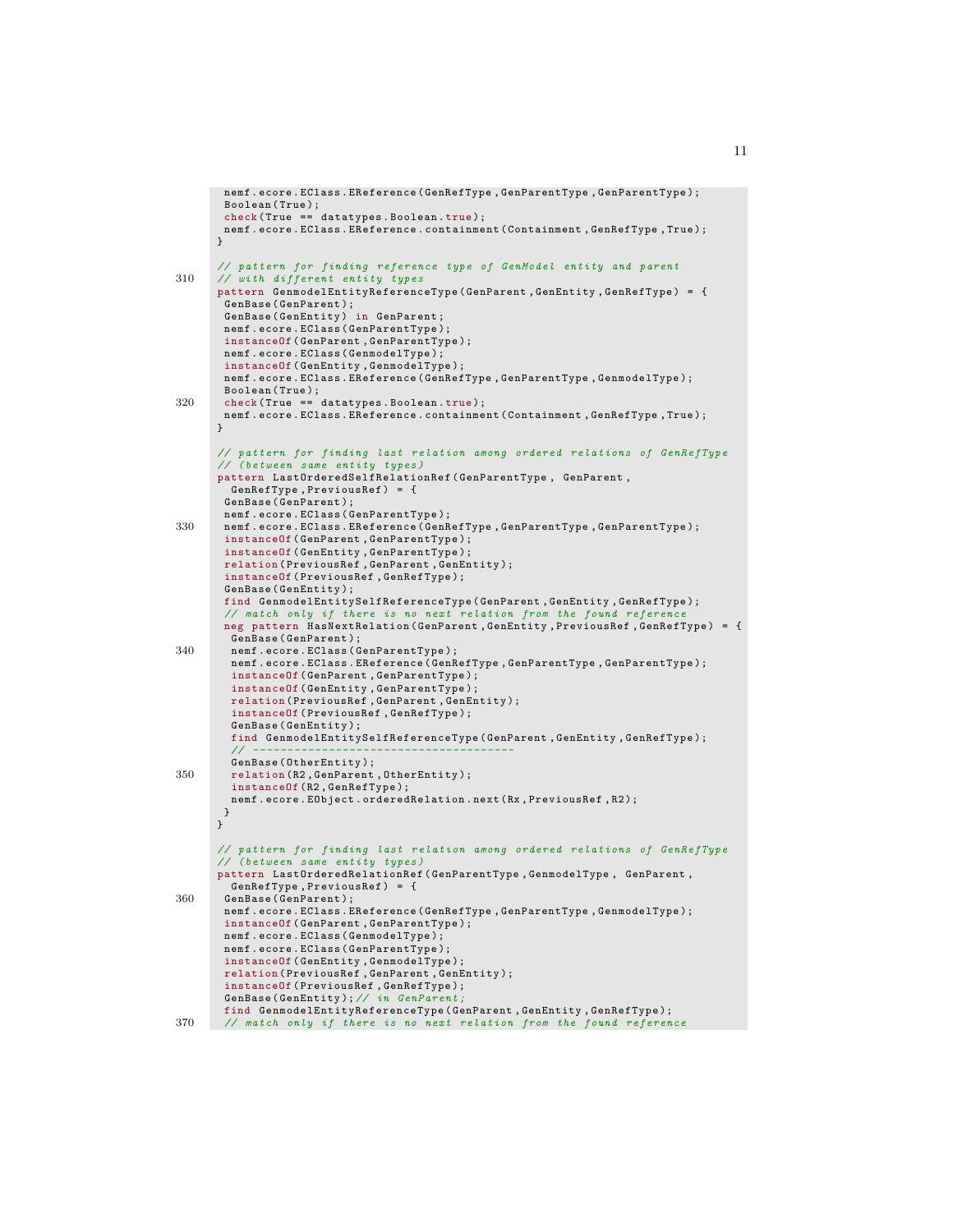```
neg pattern HasNextRelation ( GenParent , GenEntity , PreviousRef , GenRefType ) = {
         GenBase ( GenParent );
         nemf . ecore . EClass . EReference ( GenRefType , GenParentType , GenmodelType );
         instanceOf ( GenParent , GenParentType );
         nemf . ecore . EClass ( GenmodelType );
         nemf . ecore . EClass ( GenParentType );
         instanceOf ( GenEntity , GenmodelType );
         relation ( PreviousRef , GenParent , GenEntity );
         instanceOf ( PreviousRef , GenRefType );
380 GenBase ( GenEntity );
         find GenmodelEntityReferenceType ( GenParent , GenEntity , GenRefType );
         // - - - - - - - - - - - - - - - - - - - - - - - - - - - - - - - - - - - - - -
         GenBase ( OtherEntity );
         relation ( R2 , GenParent , OtherEntity );
         instanceOf (R2 , GenRefType );
        nemf . ecore . EObject . orderedRelation . next (Rx , PreviousRef , R2 );
       }
       }
390 // create cross - model reference from GenModel to Ecore
       rule createGenmodel2EcoreReference (in GenmodelEntity ,
        in EcoreEntity, in GenmodelType) = seq{
        // find reference type
        choose Gen2EcRefType with
         find Genmodel2EcoreReferenceType ( GenmodelType , Gen2EcRefType ) do
         let R = undef in seq{
          // create reference
          new ( relation (R , GenmodelEntity , EcoreEntity ));
          new (instanceOf (R, Gen2EcRefType));
400 }
      }
       // pattern for finding reference type between GenModel and Ecore entities
       @localsearch
       pattern Genmodel2EcoreReferenceType ( GenmodelType , Gen2EcRefType ) = {
        nemf . ecore . EClass ( GenmodelType ) below nemf . packages . genmodel ;
       nemf . ecore . EClass ( EcoreType ) below nemf . packages . ecore ;
       nemf . ecore . EClass . EReference ( Gen2EcRefType , GenmodelType , EcoreType );
      }
410
       // initialize GenModel entity (not GenModel typed) using annotations
       rule initialiseGenmodelEntity (in GenmodelEntity , in EcoreEntity ) = seq{
         // GenPackage - specific attributes needed for proper GenModel
        if( find GenPackage ( GenmodelEntity )) seq {
         call parseAnnotation ( GenmodelEntity ," disposableProviderFactory ",
         EcoreEntity ," true ", " value ");
let Name = nemf . packages . ecore . ENamedElement . name in
         try choose ModelName with
420 find AttributeForType ( EcoreEntity , Name , ModelName ) do seq{
          call parseAnnotation ( GenmodelEntity ," prefix ", EcoreEntity ,
           value (ModelName), "value");
        }
        }
        // GenClass - specific attributes needed for proper GenModel
        else if( find GenClass ( GenmodelEntity )) seq {
         let AbstractRel = nemf . packages . ecore . EClass . abstract in
         try choose Abstract with find AttributeForType ( EcoreEntity ,
           AbstractRel , Abstract ) do seq {
430 call parseAnnotation ( GenmodelEntity ," image ", EcoreEntity ,
toString (!( toBoolean ( value ( Abstract )))) , " value ");
        }
        }
        // GenEnum - specific attributes needed for proper GenModel
        else if( find GenEnum ( GenmodelEntity )) seq {
        call parseAnnotation ( GenmodelEntity ," typeSafeEnumCompatible ", EcoreEntity ,
          " false", "value");
      }
```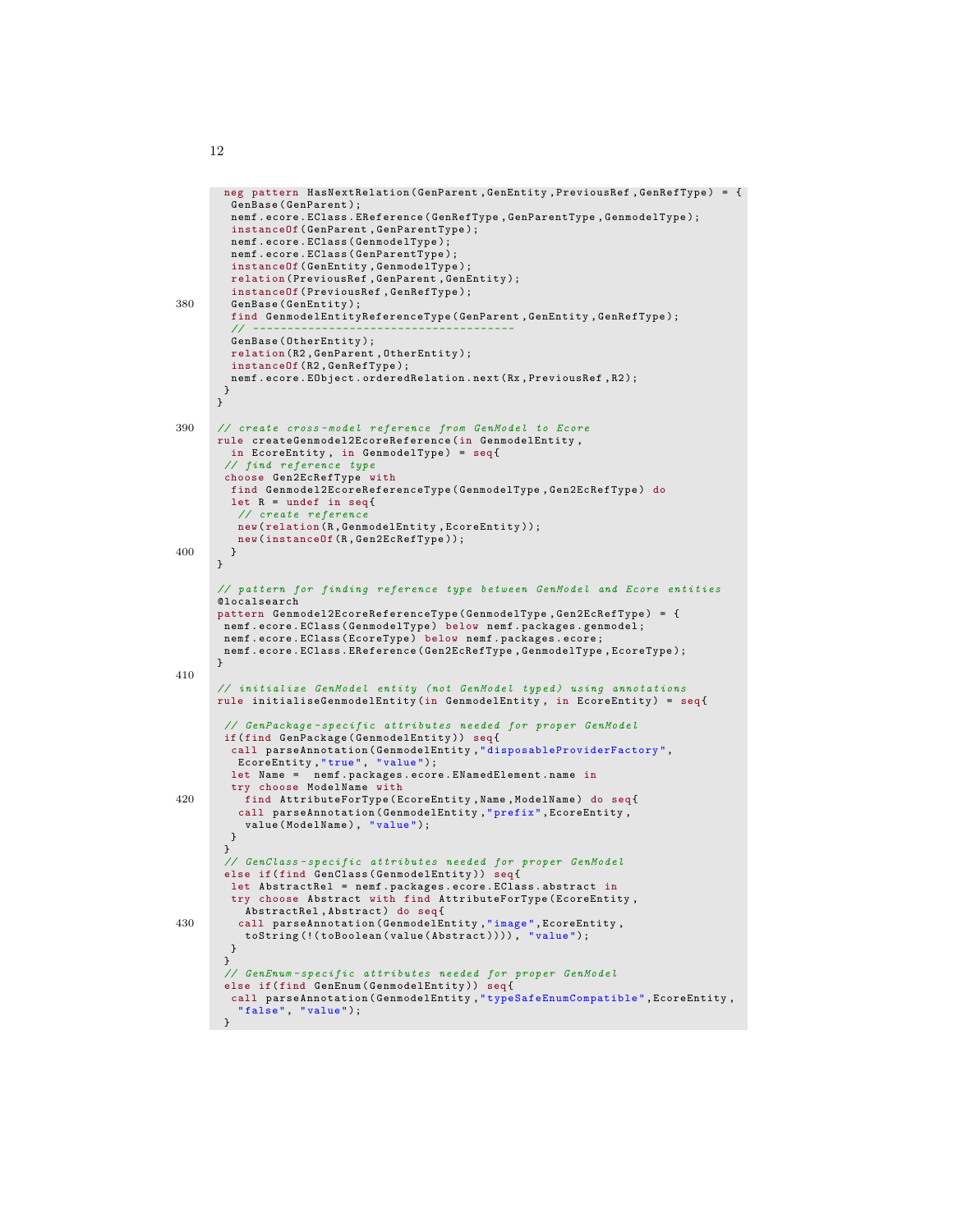```
// GenFeature - specific attributes needed for proper GenModel
440 else if( find GenFeature ( GenmodelEntity )) let DefaultProperty = undef in seq {
         // EReference - specific attributes
         if( find EReference ( EcoreEntity )) seq {
          let ContainerFeature = nemf . packages . ecore . EReference . container ,
           ContainmentFeature = nemf . packages . ecore . EReference . containment ,
           ChangeableFeature = nemf . packages . ecore . EStructuralFeature . changeable ,
           Children = "false" in
          // find container , containment , children attribute types
          try choose Container with
           find AttributeForType ( EcoreEntity , ContainerFeature , Container ) do
450 try choose Containment with
             find AttributeForType (EcoreEntity, ContainmentFeature, Containment) do
             try choose Changeable with
             find AttributeForType ( EcoreEntity , ChangeableFeature , Changeable ) do seq{
                default property decided based on attr
             if (! toBoolean ( value ( Container )) && ! toBoolean ( value ( Containment ))) seq {
               if( toBoolean ( value ( Changeable ))) seq {
                update DefaultProperty =
                 nemf . packages . genmodel . GenPropertyKind . Editable ;
               }
460 else seq {
                update DefaultProperty =
                 nemf . packages . genmodel . GenPropertyKind . Readonly ;
               }
             } else seq {
              update DefaultProperty = nemf . packages . genmodel . GenPropertyKind . None ;
             }
              // children attribute created
              if( toBoolean ( value ( Containment )))
              call parseAnnotation ( GenmodelEntity ," children ", EcoreEntity ,
470 toString ( toBoolean ( value ( Containment ))) , " value ");
              else
               call parseAnnotation ( GenmodelEntity ," children ",
               EcoreEntity, "", "value");
              try choose ChildrenT with
                find ChildrenAttribute ( GenmodelEntity, ChildrenT) do seq{
                update Children = value ( ChildrenT );
               }
              call parseAnnotation ( GenmodelEntity ," createChild ",
               EcoreEntity , toString (( toBoolean ( Children )
480 && toBoolean ( value ( Changeable )))) , " value ");
call parseAnnotation ( GenmodelEntity ," notify ",
EcoreEntity , toString ( toBoolean ( Children )) , " value ");
             \mathbf{r}}// otherwise ( EAttribute )
          else seq {
          let ChangeableRel = nemf . packages . ecore . EStructuralFeature . changeable in
           // default property decided based on attributes
          try choose Changeable with
           find AttributeForType ( EcoreEntity , ChangeableRel , Changeable ) do seq {
490 if( toBoolean ( value ( Changeable ))) seq {
            update DefaultProperty =
             nemf . packages . genmodel . GenPropertyKind . Editable ;
           }
           else seq {
            update DefaultProperty =
             nemf . packages . genmodel . GenPropertyKind . Readonly ;
           }
           }
call parseAnnotation ( GenmodelEntity ," createChild ",
500 EcoreEntity ," false "," value ");
          call parseAnnotation ( GenmodelEntity ," notify ", EcoreEntity ," true "," value ");
         }
         if( find EReference ( EcoreEntity )
           && DefaultProperty ==
            nemf . packages . genmodel . GenPropertyKind . Editable ) seq {
          call parseAnnotation ( GenmodelEntity ," propertySortChoices ",
```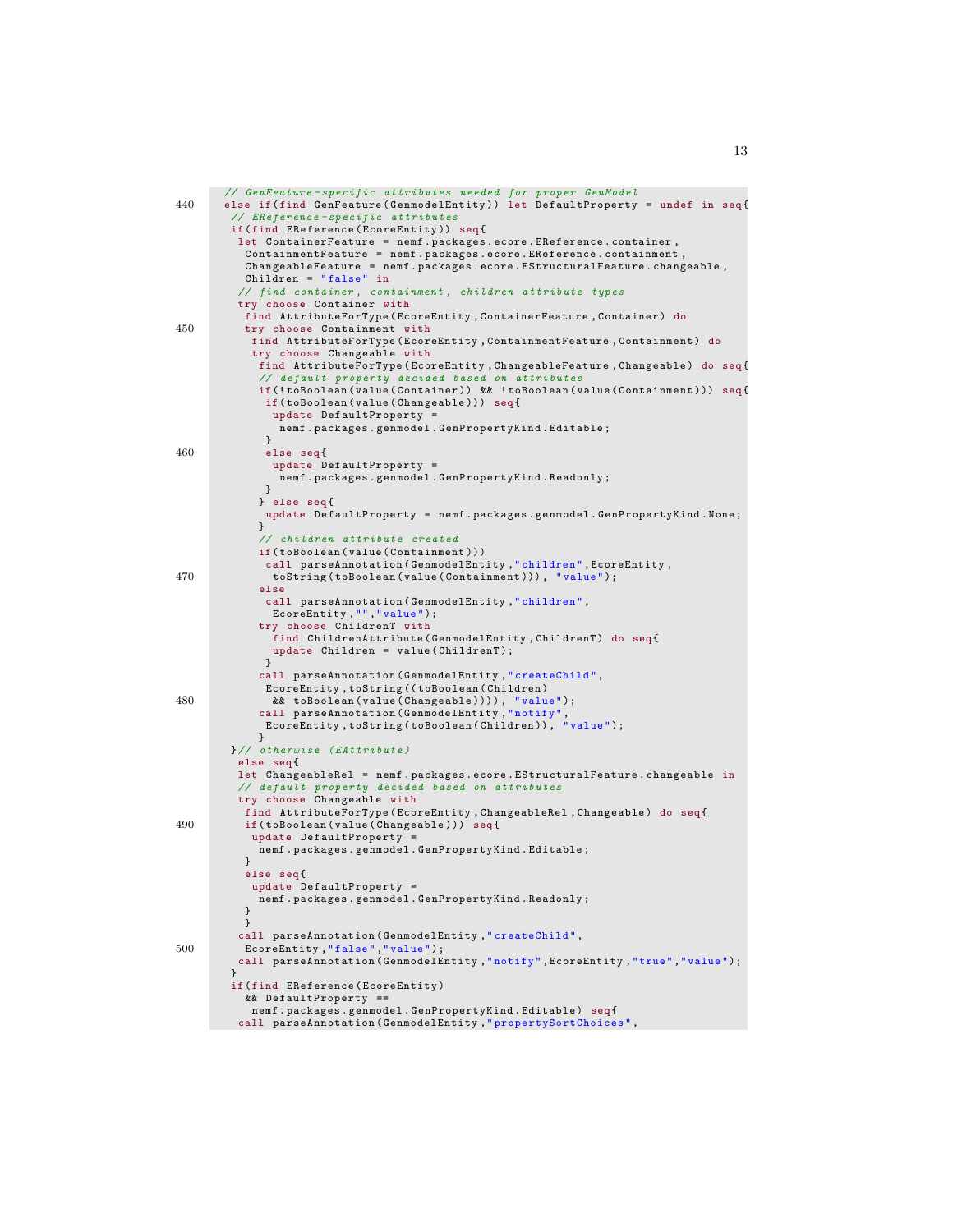```
EcoreEntity ," true ", " value ");
         } else call parseAnnotation ( GenmodelEntity ," propertySortChoices ",
          EcoreEntity, "false", "value");
510 call parseAnnotation ( GenmodelEntity ," property ",
          EcoreEntity , DefaultProperty , " entity ");
       }
      }
       // pattern to find children attribute for GenFeature entity
       pattern ChildrenAttribute ( GenEntity , ChildrenAttr ) = {
        GenFeature ( GenEntity );
       nemf . packages . genmodel . GenFeature . children ( ChRel , GenEntity , ChildrenAttr );
       entity (ChildrenAttr);
520 find EcoreDataType ( ChildrenAttr );
       }
       // parse annotations for EcoreEntity , create attributes for GenModel entity
       rule parseAnnotationList (in EcoreEntity , in GenmodelEntity ) = seq {
        // forall annotation
        forall AnnotationKey below EcoreEntity with
         find UnmappedAnnotation (EcoreEntity, GenmodelEntity, AnnotationKey) do seq{<br>// copy annotation value to attribute
// copy annotation value to attribute
call parseAnnotation ( GenmodelEntity ,
530 value ( AnnotationKey ), EcoreEntity ,"","");
       }
       }
       // pattern to find annotations not yet handled
       @localsearch
       pattern UnmappedAnnotation ( EcoreEntity , GenmodelEntity , AnnotationKey ) = {
        EModelElement ( EcoreEntity );
        GenBase ( GenmodelEntity );
        relation ( Re2g , GenmodelEntity , EcoreEntity );
540 EModelElement . eAnnotations (Ra , EcoreEntity , EAnnotation );
        EAnnotation (EAnnotation);
        nemf . ecore . datatypes . EString ( Source );
        EAnnotation . source (R , EAnnotation , Source );
        check ( value ( Source ) == " emf . gen" );
        EStringToStringMapEntry ( Details );
        EAnnotation . details (R2 , EAnnotation , Details );
        nemf . ecore . datatypes . EString ( AnnotationKey );
        EStringToStringMapEntry . key (R3 , Details , AnnotationKey );
       neg find ExistingAttributeForName ( GenmodelEntity , AnnotationKey );
550 }
       // pattern for checking existing attribute by its name
       pattern ExistingAttributeForName ( GenmodelEntity , AttributeName ) = {
        EModelElement ( EcoreEntity );
        relation ( Re2g , GenmodelEntity , EcoreEntity );
        EModelElement . eAnnotations (Ra , EcoreEntity , EAnnotation );
        EAnnotation (EAnnotation);
        EStringToStringMapEntry ( Details );
        EAnnotation . details (R2 , EAnnotation , Details );
560 nemf . ecore . datatypes . EString ( AttributeName );
        EStringToStringMapEntry . key (R3, Details, AttributeName);
        GenBase (GenmodelEntity);
        nemf . ecore . EClass ( GenmodelType );
        instanceOf ( GenmodelEntity , GenmodelType );
        nemf . ecore . EDataType ( AttributeType );
        nemf.ecore.EClass.EAttribute(AttributeRel,GenmodelType,AttributeType);
        String (Name);
        nemf . ecore . EClass . EStructuralFeature . name (Rn , AttributeRel , Name );
        check (value (Name) == value (AttributeName));
570 entity (Attribute);
        instanceOf ( Attribute , AttributeType );
        relation ( Rel , GenmodelEntity , Attribute );
        instanceOf (Rel, AttributeRel);
     }
```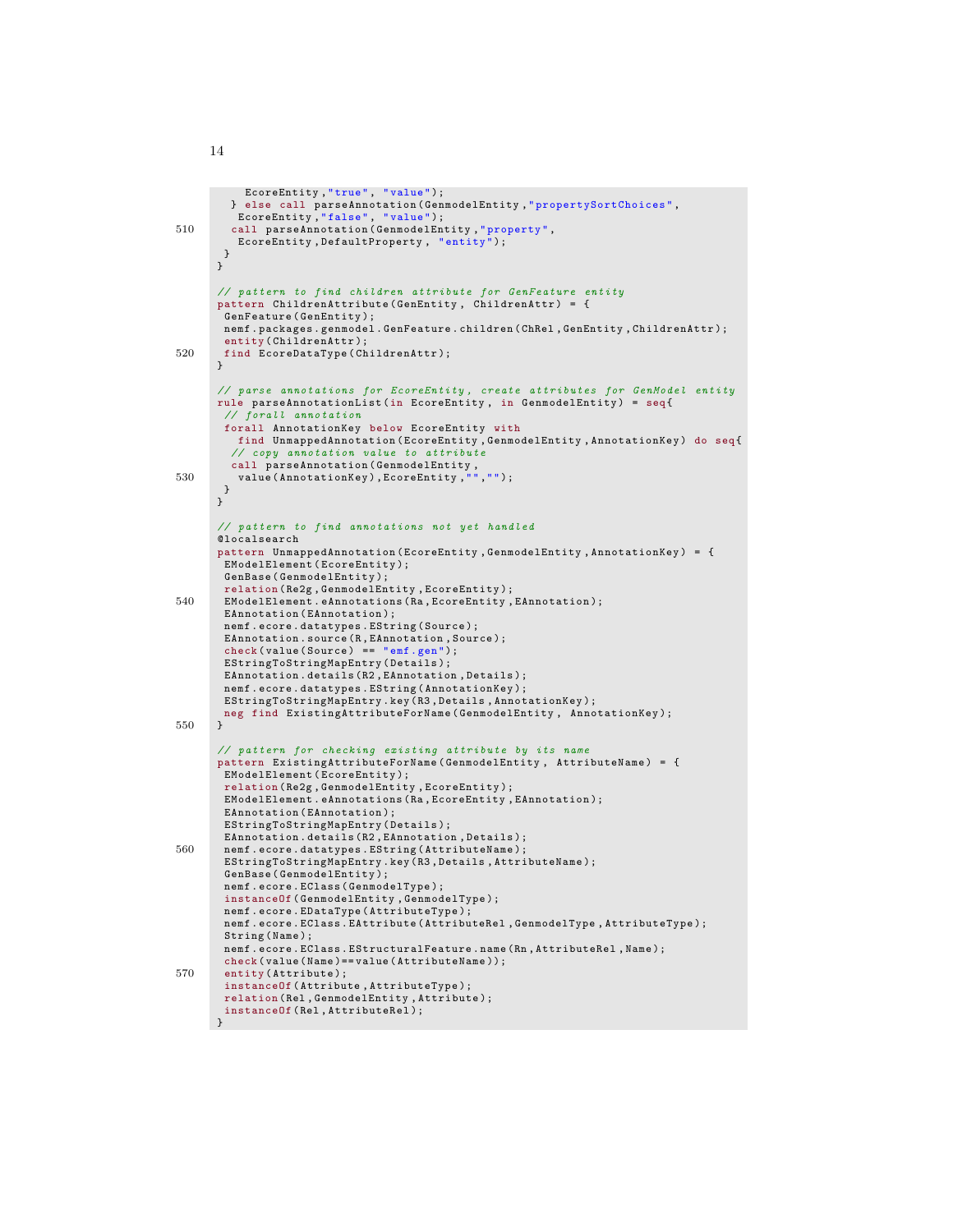```
// if annotation with given name exist, parse it, otherwise use default
      rule parseAnnotation (in GenmodelEntity , in AnnotationKey ,
         in EcoreEntity, in Default, in DefaultType) =
       let AnnValue = undef , DefUsed = false in seq {
580
        // find value from annotation
       try choose AnnValueT with
         find AnnotationValue(EcoreEntity, AnnotationKey, AnnValueT) do seq{<br>update AnnValue = value(AnnValueT);
        // use default value otherwise
         } else seq {
         if ( Default != "") seq{
          update AnnValue = Default ;
         update DefUsed = true ;
590 }
       }
        if( AnnValue != undef ) seq {
         // find attribute type and relation
         try choose AttributeType , AttributeRel with
          find AttributeTypeForName ( GenmodelEntity , AnnotationKey , AttributeType ,
           AttributeRel) do let Attribute = undef, AttrR = undef in seq{
              create relation to default entity
           if ( DefUsed == true && DefaultType == " entity ") seq {
600 new ( relation ( AttrR , GenmodelEntity , Default ));
           new (instanceOf (AttrR, AttributeRel));
            } else let Value = str . trim ( AnnValue ), Rest = str . trim ( AnnValue ) in
           // handle EReference . many ( iterate always finds Many )
           iterate choose Many in datatypes . Boolean with
            find IsAttributeRelMany ( AttributeRel , Many ) do
            // update params
             let Start = 0, End = str.indexOf (Rest,",") in seq{
             // if many relation and has more values, parse single value<br>if(Many == datatypes.Boolean.true && End > Start) seq{
610 update Value = str . substring ( Rest , Start , End );
            } else seq {
             update Value = Rest ;
            }
            // checking value for type safety (Boolean, Enum)
             let Result = undef, Target = undef in seq{<br>// handle EBoolean true/false, EEnum values, reference to enums
            call checkAttributeTypeInAnnotationValue ( Value ,
              AttributeType, Result, Target);<br>if (Result == "ok") seq{
620 if (Target == undef) seq{
              // create attribute
               new ( entity ( Attribute ) in GenmodelEntity );
              new ( instanceOf ( Attribute , AttributeType ));
              rename ( Attribute , AnnotationKey );
              setValue ( Attribute , Value );
               // create Attribute relation
              new ( relation ( AttrR , GenmodelEntity , Attribute ));
              new (instanceOf (AttrR, AttributeRel));
              } else if( find EcoreEnumLiteral ( Target )) seq {
630 // create Attribute relation
              new ( relation ( AttrR , GenmodelEntity , Target ));
              new (instanceOf (AttrR, AttributeRel));
             }
            }// return fault
             else if(str.startsWith(Result,"fault_")) seq{
             println ("[ERROR] Annotation Value is wrong:
              + str . substring ( Result ,6));
            }
}
640 // update Rest if there is more of it (or comma is the last char )
           if(End > 0 \& k \text{ End} < str.length(Rest) - 1)update Rest = str. substring (Rest, End+1);
```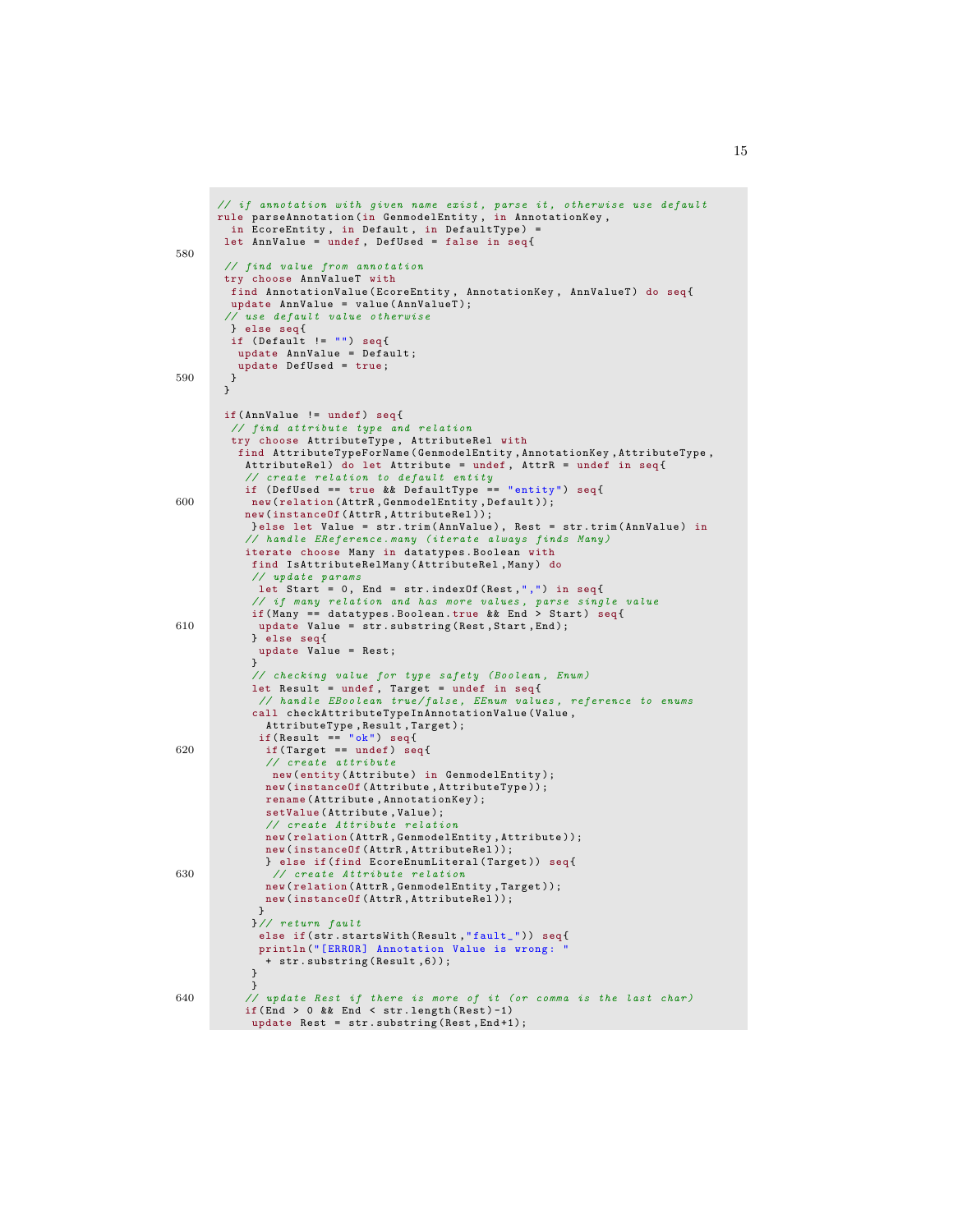```
// otherwise exit loop
           else fail ;
          }
          }
         else seq {
         println ("[Warning] No such attribute (" + AnnotationKey
           + ") in genmodel for (" + GenmodelEntity + ")");
650 }
       }
      }
       // pattern for finding annotation value for given key
      @localsearch
      pattern AnnotationValue (EcoreEntity, AnnotationKey, AnnotationValue) = {
        EAnnotation ( EAnnotation ) in EcoreEntity ;
nemf . ecore . datatypes . EString ( Source ) in EAnnotation ;
       EAnnotation . source (R , EAnnotation , Source );
660 check (value (Source) == "emf. gen");
       EStringToStringMapEntry ( Details ) in EAnnotation ;
       EAnnotation . details (R2 , EAnnotation , Details );
       nemf.ecore.datatypes.EString (Key) in Details;
       EStringToStringMapEntry . key (R3 , Details , Key );
       check ( value ( Key ) == Annotation Key );
       nemf . ecore . datatypes . EString ( AnnotationValue ) in Details ;
       EStringToStringMapEntry . value (R4 , Details , AnnotationValue );
      }
670 // pattern for retrieving " many " value of relation
      pattern IsAttributeRelMany (AttributeRel, Many) = {
       nemf.ecore.EClass(EcoreType);
       nemf . ecore . EDataType ( AttributeType );
       nemf . ecore . EClass . EAttribute ( AttributeRel , EcoreType , AttributeType );
       Boolean ( Many );
       nemf . ecore . EClass . EStructuralFeature . many ( ManyRel , AttributeRel , Many );
      }
       // pattern for finding attribute type and relation by name
680 @localsearch
      pattern AttributeTypeForName ( GenmodelEntity , AttributeName ,
        AttributeType , AttributeRel ) = {
       GenBase ( GenmodelEntity );
       nemf . ecore . EClass ( GenmodelType );
       instanceOf ( GenmodelEntity , GenmodelType );
       nemf . ecore . EDataType ( AttributeType );
       nemf . ecore . EClass . EAttribute ( AttributeRel , GenmodelType , AttributeType );
       String ( Name ) in GenmodelType ;
       nemf . ecore . EClass . EStructuralFeature . name (R , AttributeRel , Name );
690 check (value (Name) == AttributeName);
      }
      // Result is "ok" if type is in order, otherwise another string starting
      // with "fault_" followed by the reason.
      // Target is an EEnumLiteral entity
       // if such an attributetype and value is given
      rule checkAttributeTypeInAnnotationValue (in Value , in AttributeType ,
700 out Result, out Target) = seq{
        update Result = "ok";update Target = undef ;
        // handle EBoolean true / false
       if( find EcoreBoolean ( AttributeType )) seq {
         if( Value != " true " && Value != " false ") seq {
update Result = " fault_Not Boolean value : "+ Value +", expected true / false ";
          // update Target = under;}
        }
710 // handle EEnum values
```